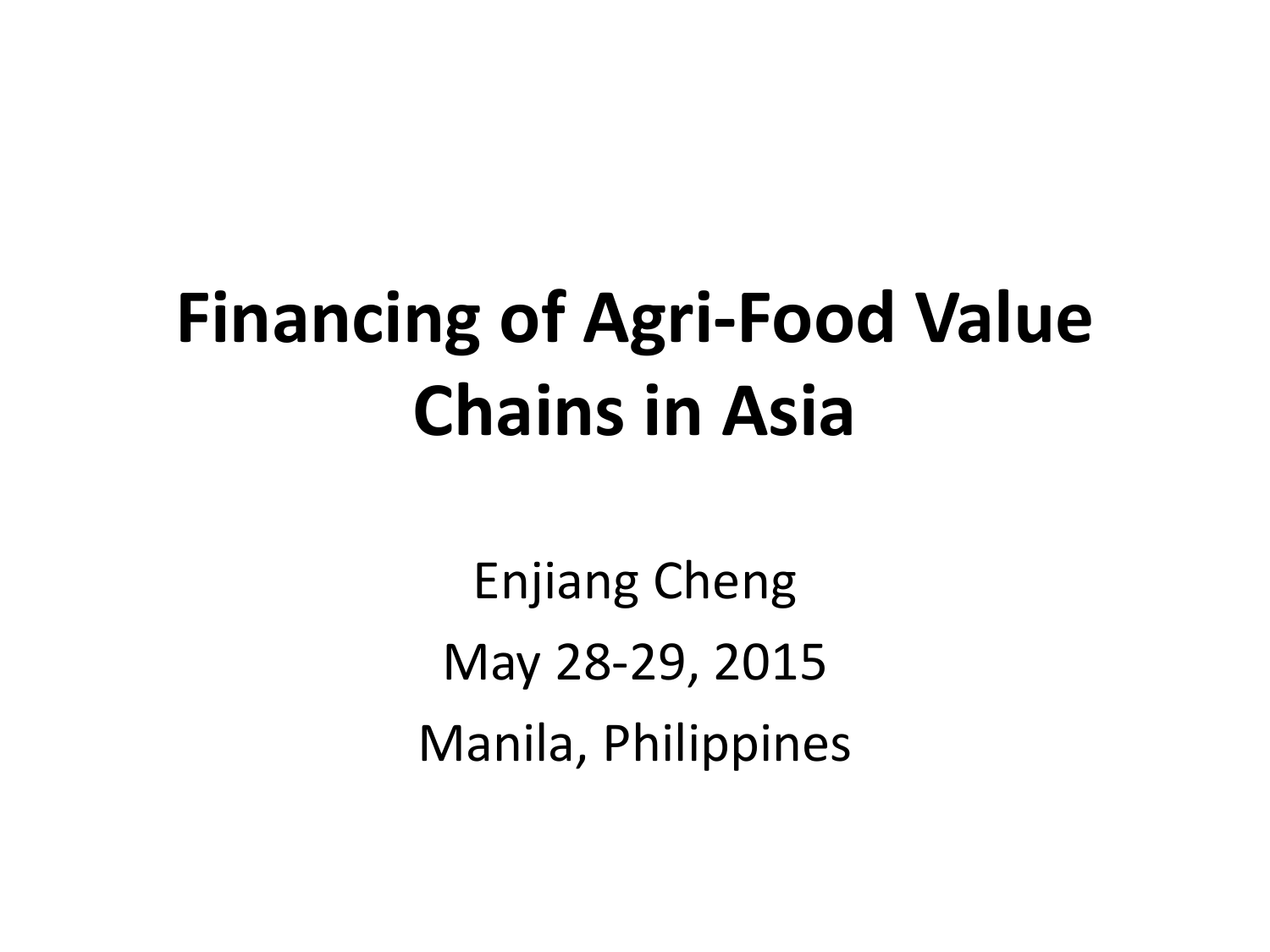## An Outline

- Main Content
	- Small Farmers and Agri. Value Chains in Asia
	- The Financial Mechanisms for Agricultural Value Chain Development
	- Key Lessons Learnt
	- The presentation is based mainly on the cases from China, India and Bangladesh, and on the literature review and some of our field investigations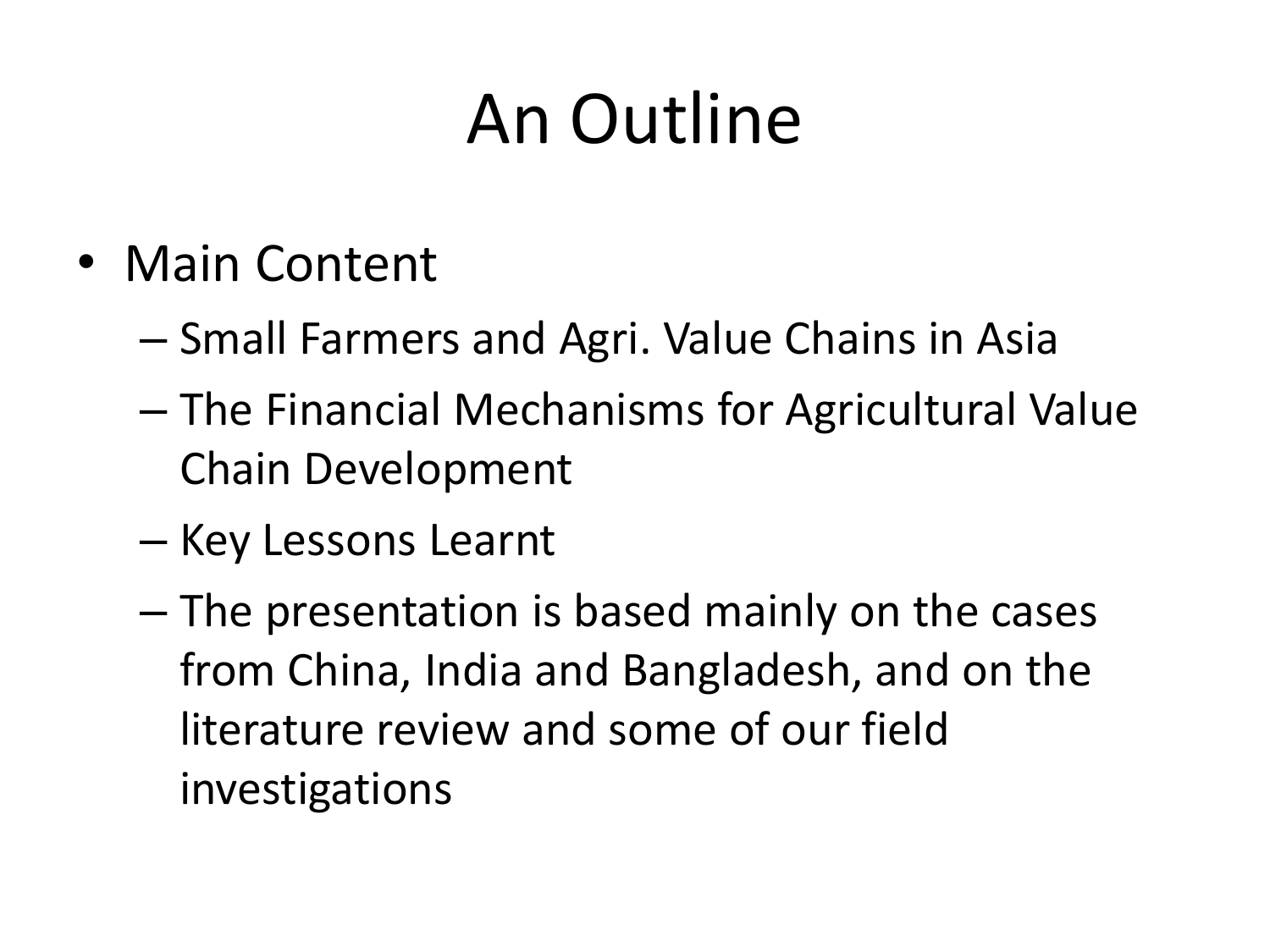## Small Farmers and Value Chains in Asia (1)

- Motivations of the Study
	- To share experience and learn lessons from the improvement in agricultural value chain (AVC) finance in Asia, to be inclusive of smallholders, so as to increase the access of smallholders in Asia to financial services. We start the study from Bangladesh, China and India.
	- The agricultural economies in Asia, especially in South Asia, ASEAN and China are under the process of transformation from traditional to modern agriculture, driven by the process of urbanization and a change in the demand for farm products, following income growth; such a process of transformation is at a different stage for different Asian economies, based on their income and speed of urbanization.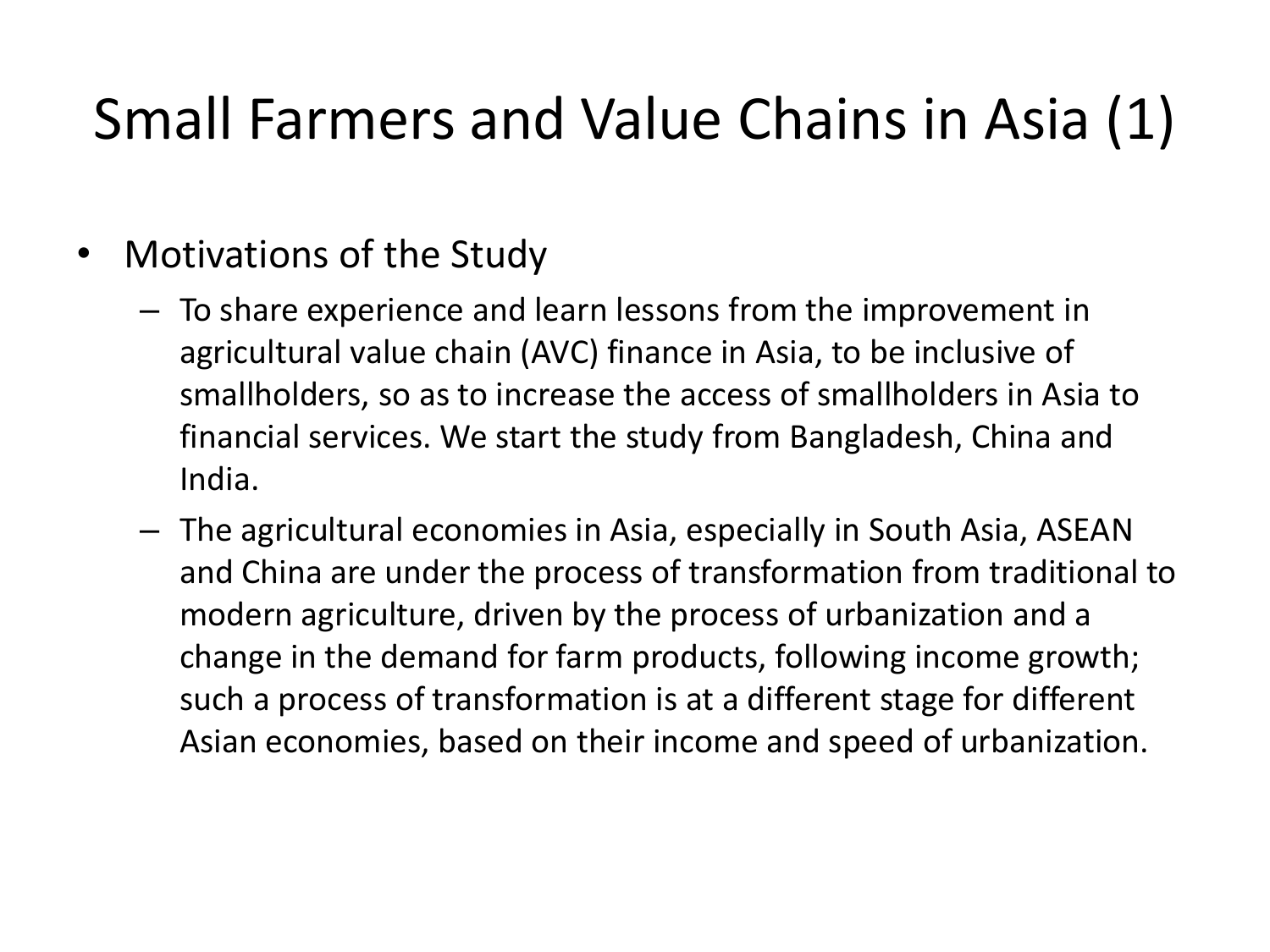## Small Farmers and Value Chains in Asia (2)

- Such a transformation is signalled by the development of AVC
	- Small farmers could be missed out in such a process due to their lack of physical collateral and the higher transaction costs in serving smallholders;
	- It is important for the developing Asian economies to support smallholder farmers, given the population density and the unemployment in the urban areas;
	- Small farmers make large contribution to high value farm production and exports; the lack of access to sound financial services has prevented many smallholders from joining agricultural value chains, due to their lack of physical collateral and higher transaction costs for serving smallholders;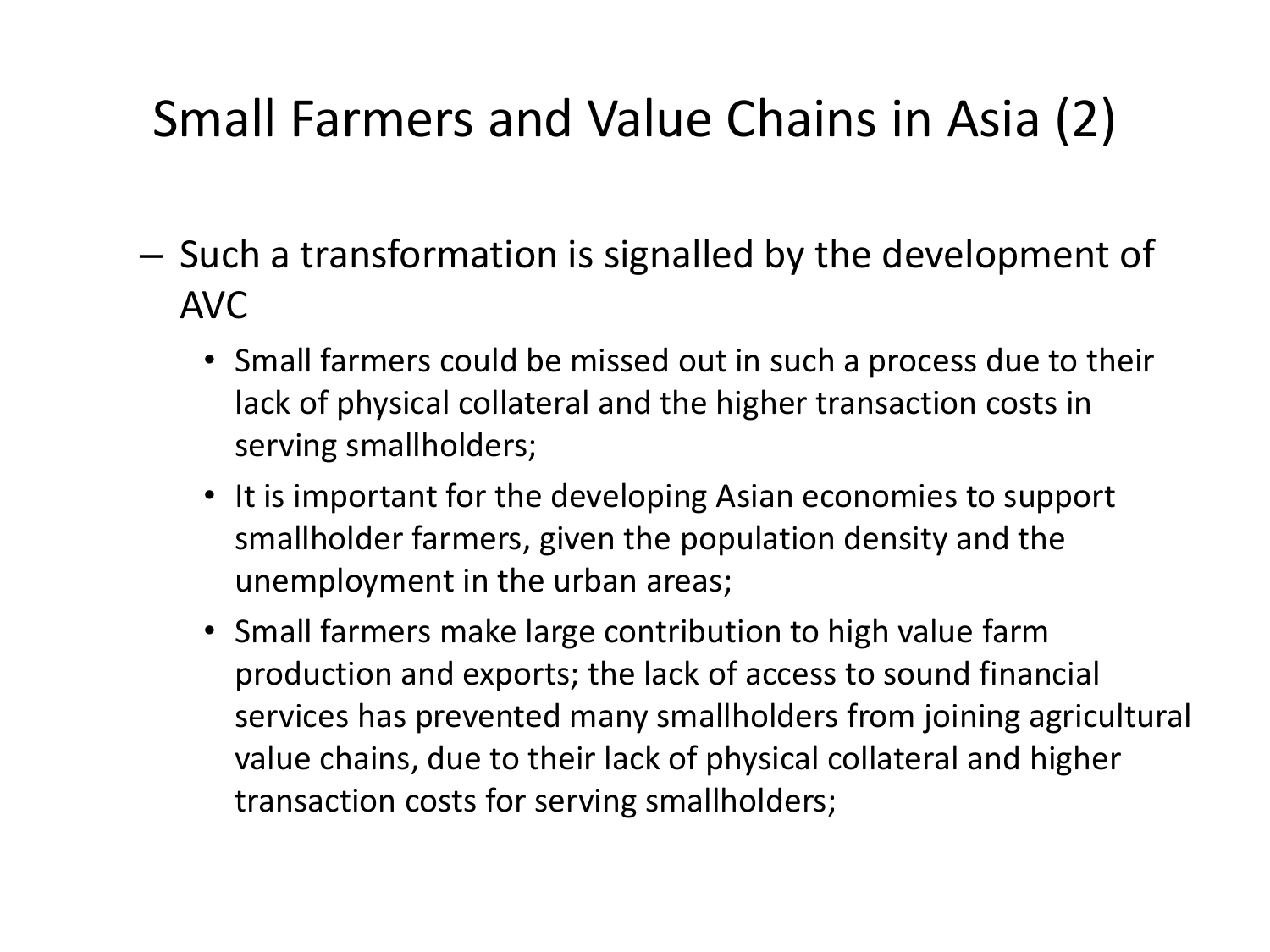#### Small Farmers and Value Chains (3)

- The Welfare Effects of Agricultural Value Chains (AVC) to Small Farmers
	- Potentially market access, higher farm prices and higher returns to producers, from contract farming and from joining farmers' cooperatives or associations integrated in a AVC; farmers gain mainly from an reduction in transaction costs, from higher prices, or from an improvement in production efficiency due to flow of information, technology, etc.
	- Value chain is capable of sharing production and market risks, such as contract farming, through the input supply, technical training and the purchasing of farm products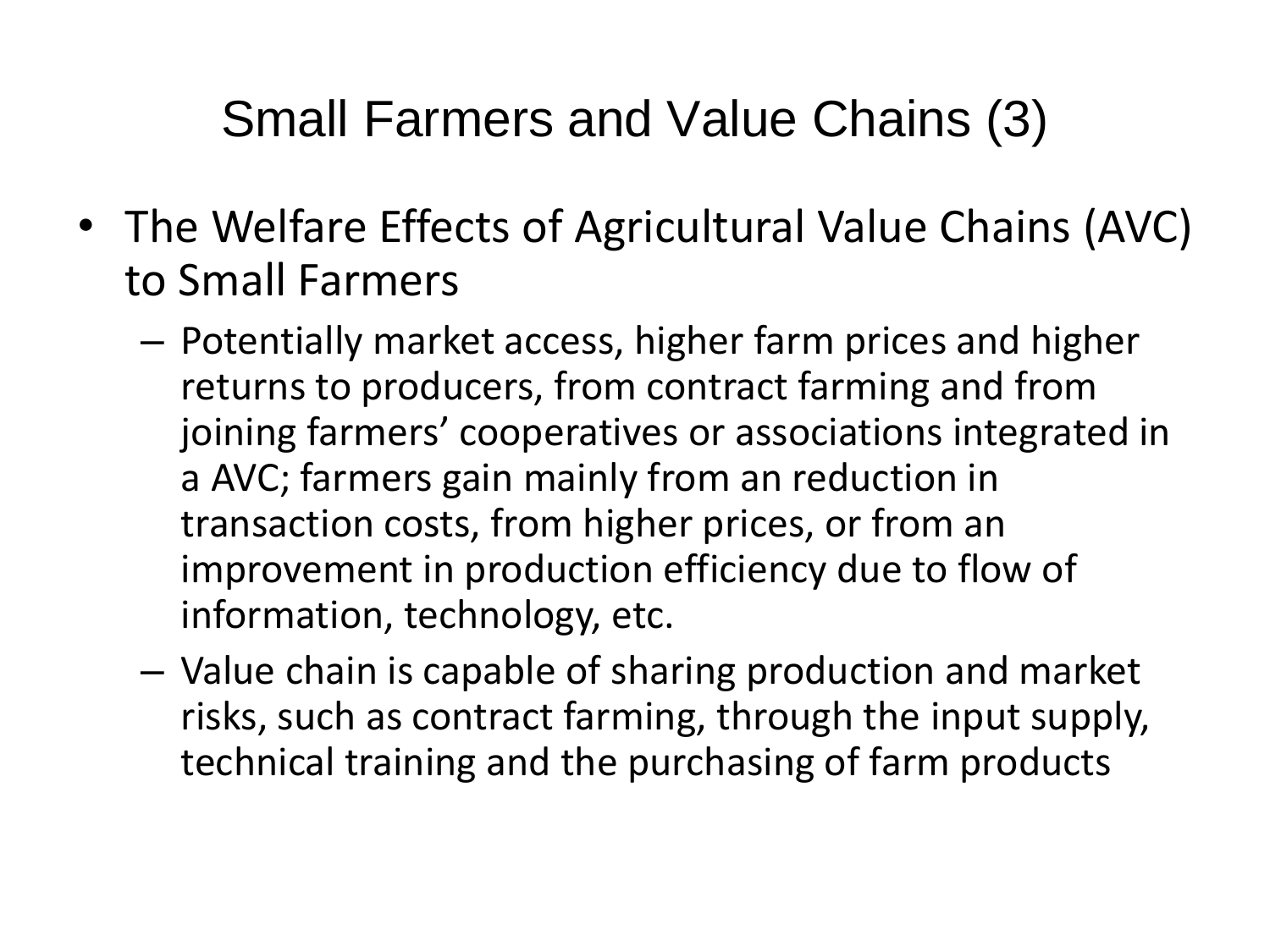## Small Farmers and Value Chains (4)

- Models of value chains in China and India
	- Producer-driven value chains, driven by co-operative, association or self help groups;
		- India's dairy cooperatives, AMUL; cooperative society for cotton farmers Koutla-B, Guhe Swine cooperative in Jiangsu of China
	- Buyer-driven value chains, organized by processors, or traders, or exporters;
	- Facilitator-driven value chains: facilitated by the governments or NGOs. It is more common in China than in India, usually by local governments;
	- Contract farming in both China and India, some risk transfer from farmers to buyers; Nestle dairy value chains. For potato market in Bangladesh, contract farming is emerging.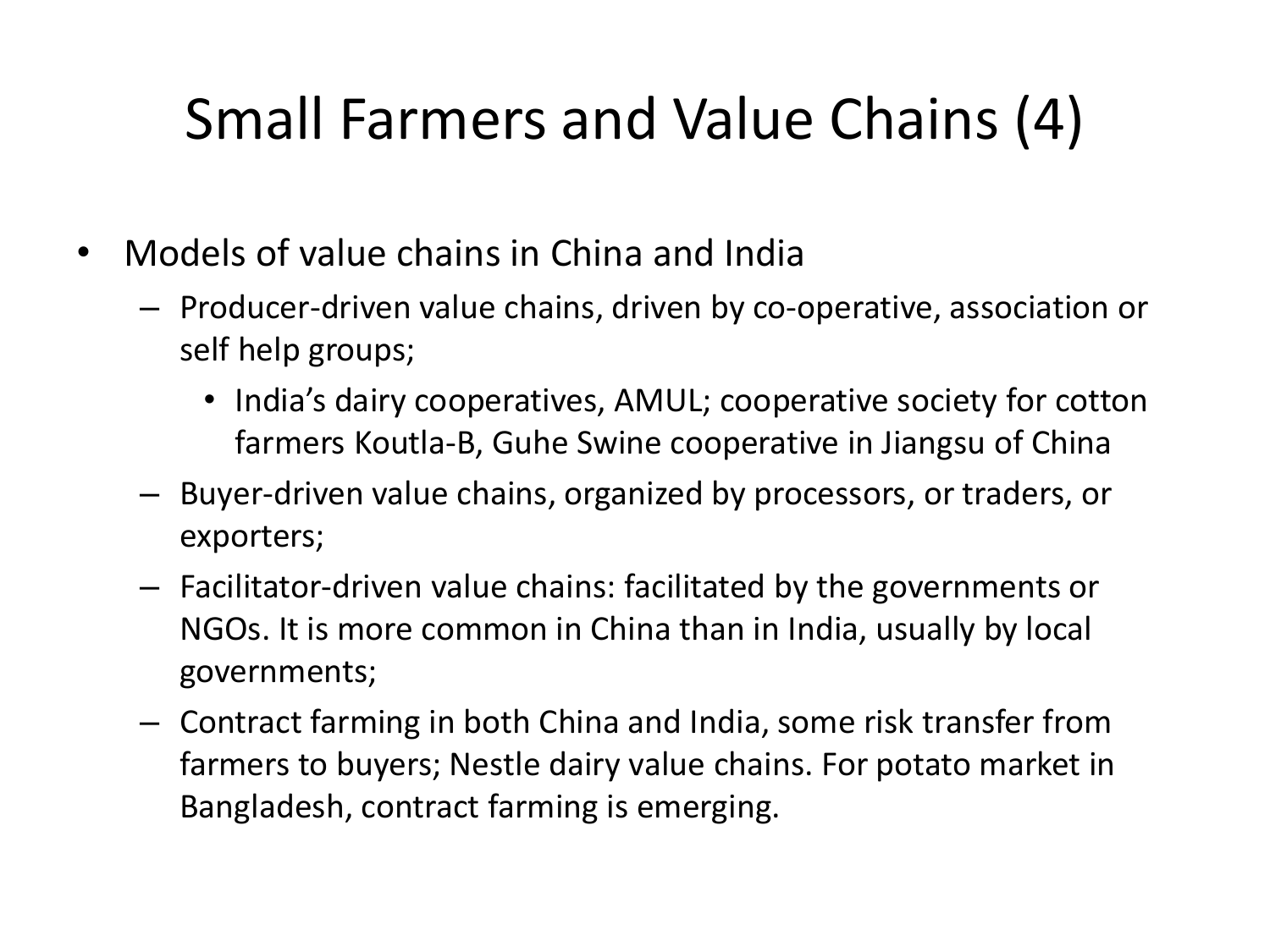## **Financial Mechanisms for Value Chains (1)**

- The Traditional Theory on Value Chain Finance in Asia
	- –the hypothesis of exploitative grain trade – high rates of interest for grain trader credit, similar to the approach for informal finance.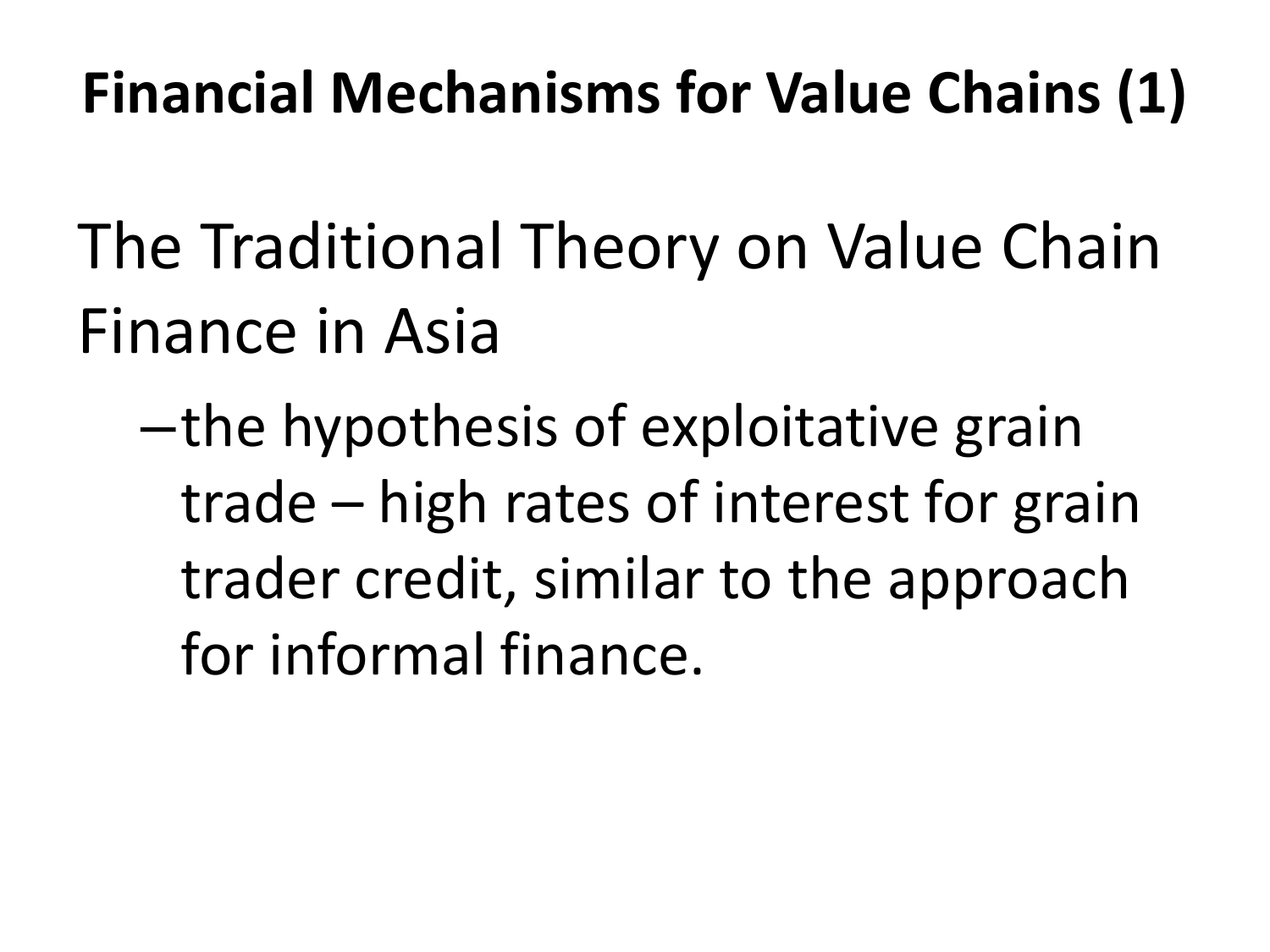## **Financial Mechanisms for Value Chains (2)**

- **Changes in the Demand for Financial Services from Farmers, our surveys show**
	- The demand for credit from small farm households for farm production declines due to their small piece of land and rising cash incomes from migrant workers and off farm activities; however,
	- The demand for loans for farm production increases following enlarged farm scale for cropping, following intensive cropping (such as a shift from grain to vegetable or fruit production), and following increased animal production and fishery;
	- The demand for loans for other links than farm production in AVC increases, such as agro-processing, cold storage, transportation and trading.
	- The demand for financial services increases for farm machinery.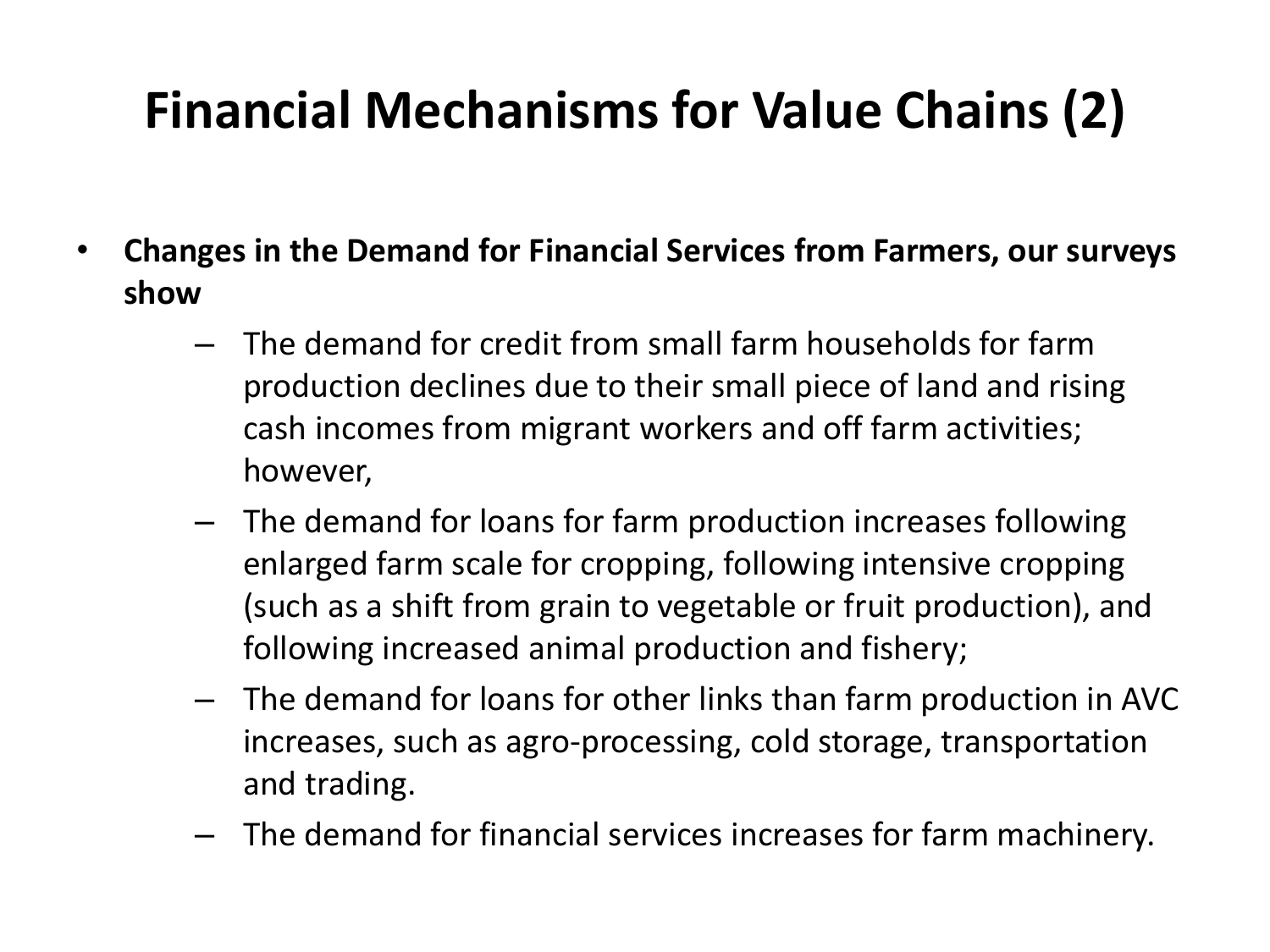#### **Financial Mechanisms for Value Chains (3)**

- Is AVC finance necessary for the Developing Asian economies?
	- Low access of small farmers to institutional finance in all the three countries: India (about 21%) and China (about 10%), higher transaction costs in accessing formal finance, kick-backs and commissions to the loan officials or agents though the official rate is not high;
	- In general, the rapid development of microfinance has failed to address the demand for loans for agriculture in Bangladesh, China and India: (i). Loans are designed mainly for trading and commerce activities with frequent cash flows; weekly or monthly loan repayments and frequent center meetings are not consistent with farm production and income cycles; (ii). The real effective rate in some case higher than what the smallholder farmers are willing to take, with no profitability in agricultural production.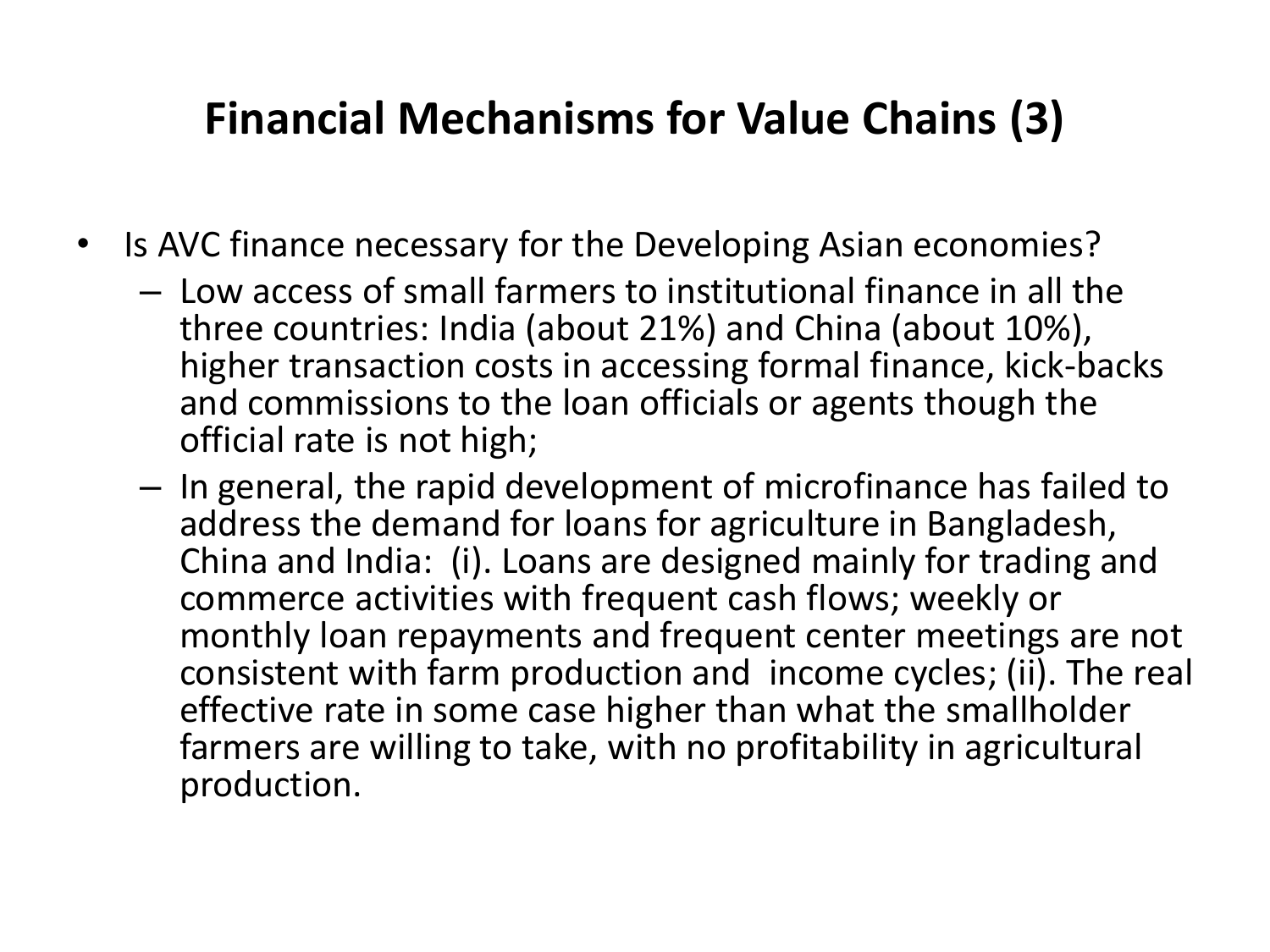### **Financial Mechanisms for Value Chains (4)**

- The land tenure and distribution system in many Asian countries has prevented farm land to be used as loan collateral;
- The changes in the demand for financial services indicate we need new approaches for designing and developing financial services for farm production, input supply and marketing.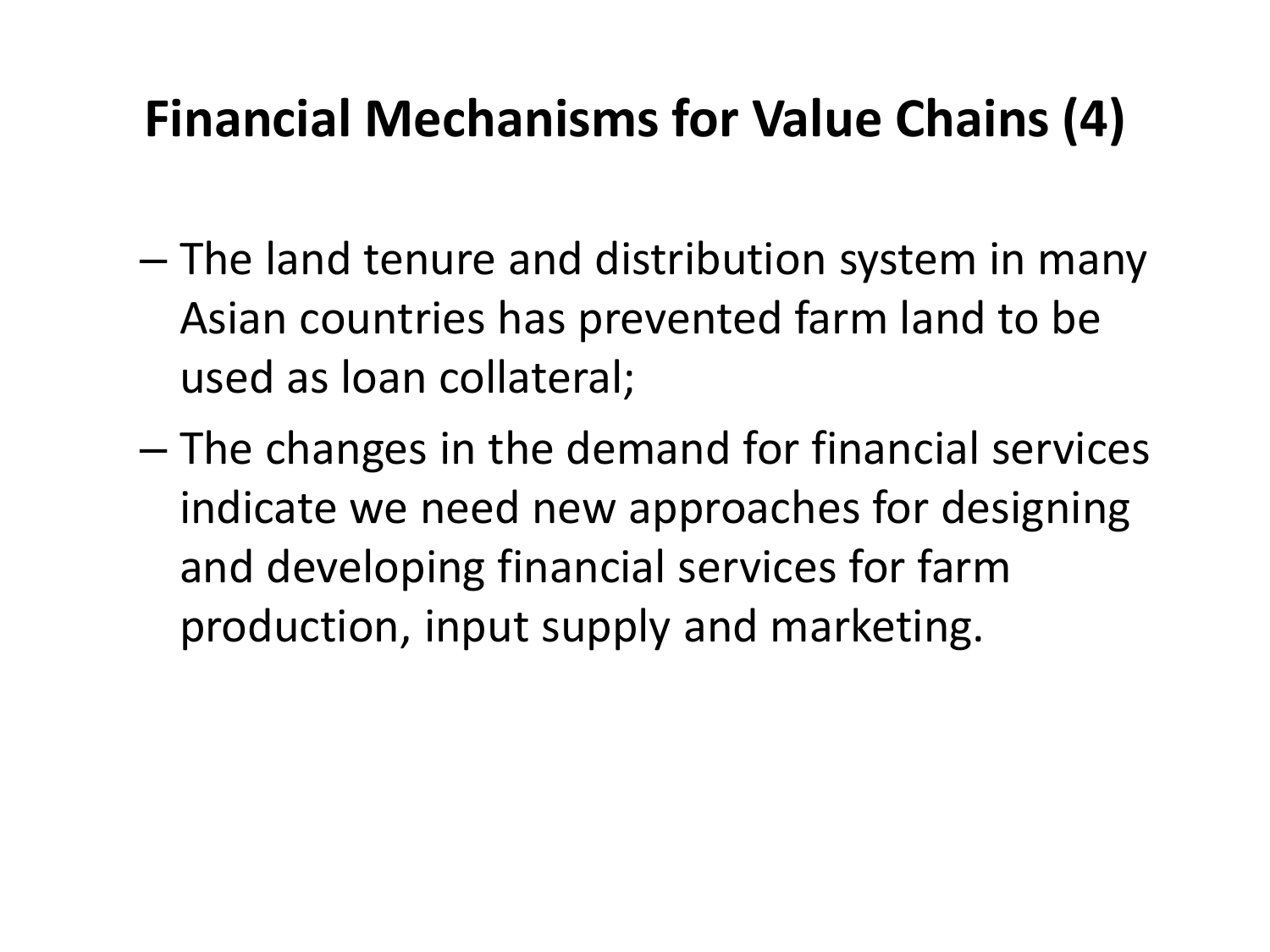#### **Financial Mechanisms for Value Chains (5)**

- The issues facing credit contract: credit screening, monitoring and enforcement.
	- Availability of collaterals reduces the costs for screening, monitoring and enforcement, hence lowers the lending rate of interest and improved credit access for farmers and others.
	- The value chain itself could be an effective substitute for physical collaterals and could be used to reduce the costs for servicing smallholders.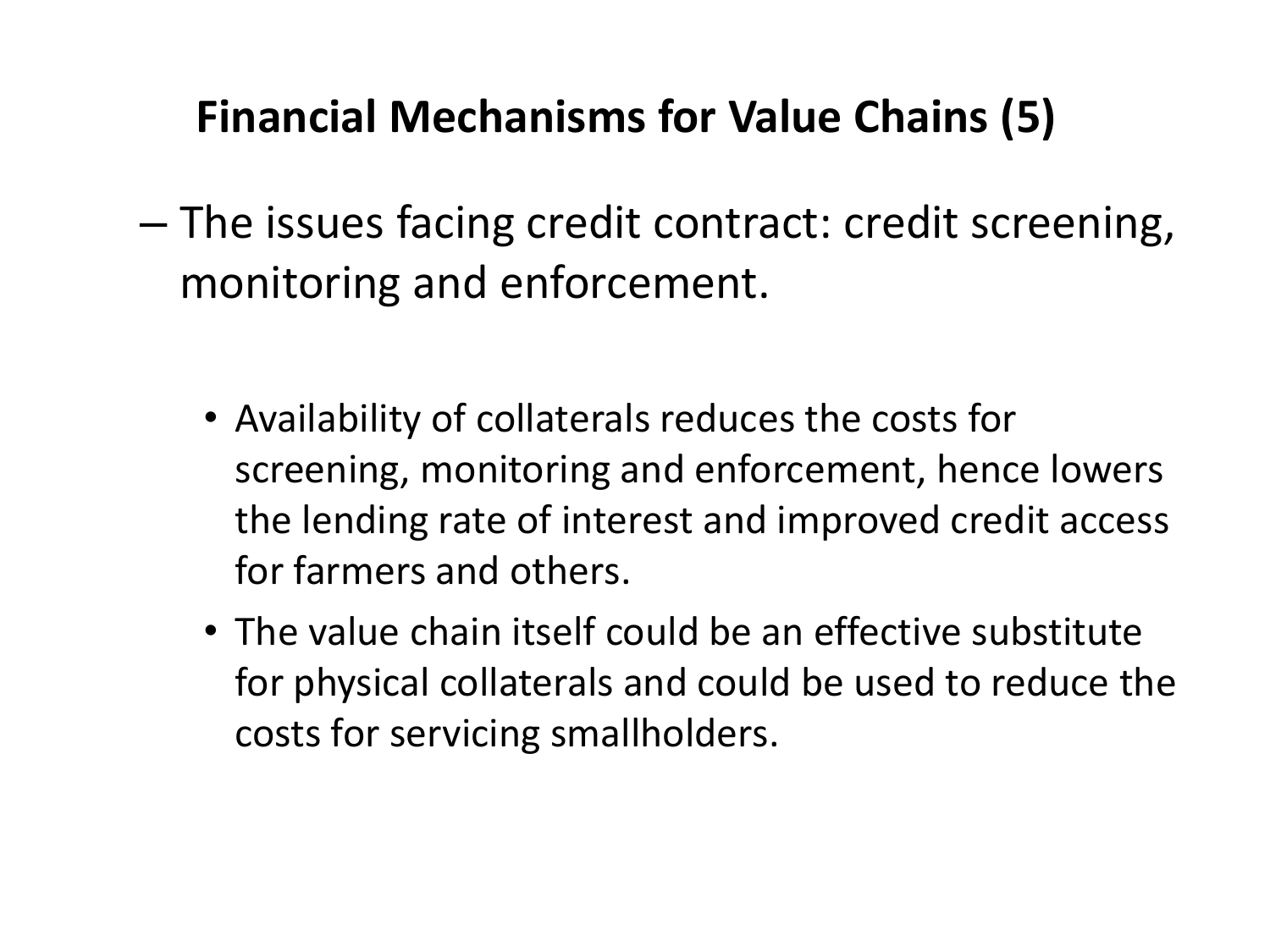## **Financial Mechanisms for Value Chains (6)**

#### – Internal finance

- Internal finance found common in the three countries: mainly by processing, cold storage or exporting firms, in cash or in kind (input and services in trader finance), linked to the sales commitment, examples include
	- Contracting farming in China: usually buyers use a purchasing contract with the supply of farm input on credit and technical support to guarantee the quality and quality of the farm goods to be procured and marketed; some mechanisms to lock in the producers: (i). higher input and higher output prices; (ii). Joint ventures with local community leaders and farmers in the form of a farmers' cooperative; (iii). Joint venture with community leaders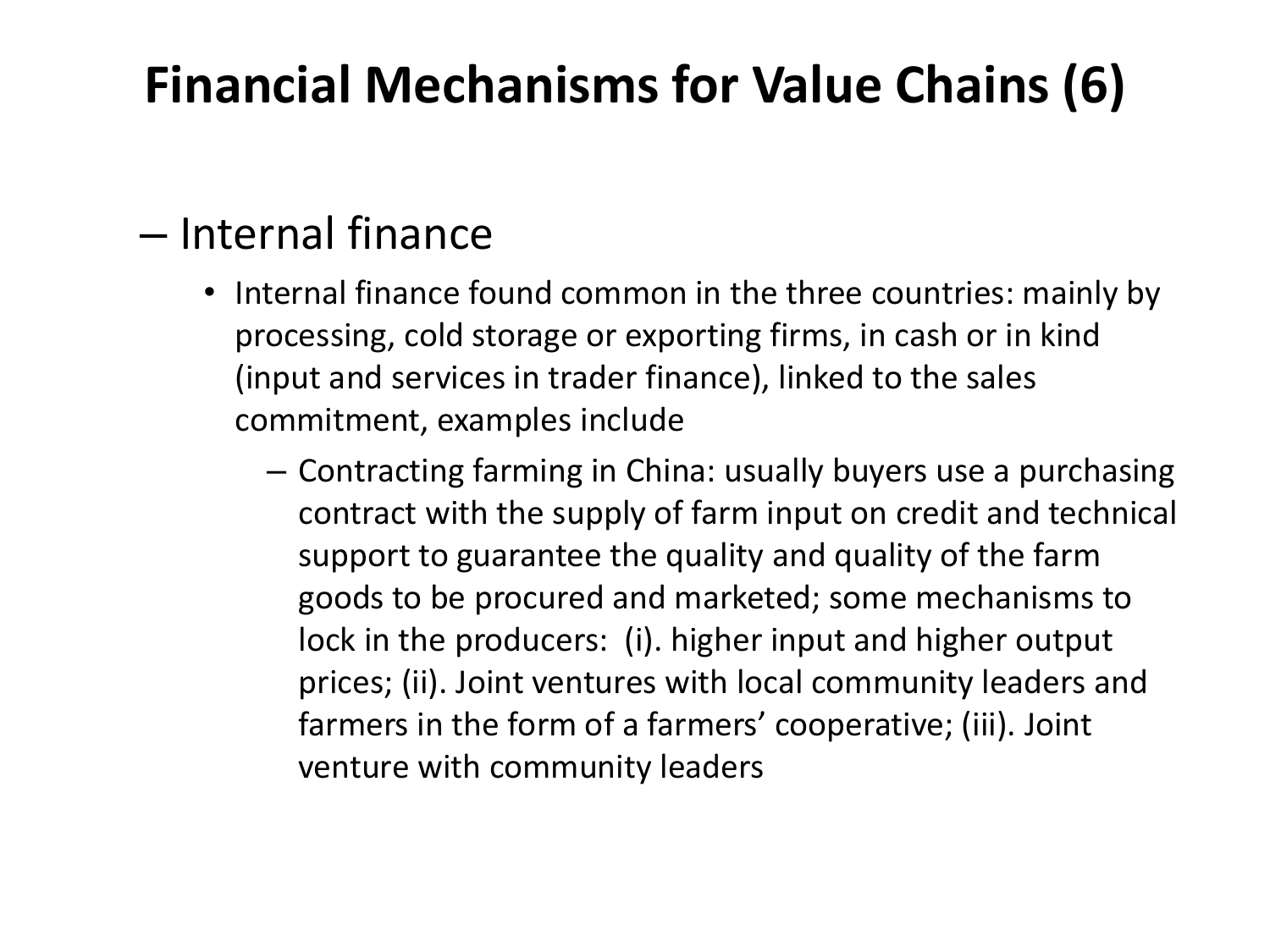#### **Financial Mechanisms for Value Chains (7)**

- Agri. businesses (Nestle) provide equipment credit for improving product standard and provide credit to the agents in India and China.
- Agri. Businesses facilitate credit from formal financial institutions, and engaging in financial leasing and leasing in kind in India and China;
- Financial leasing through the suppliers of farm machines in China;
- Cold storage owners to provide loans to potato growers using potato at the cold storage as collateral in Bangladesh;
- External Finance
	- Government or government project supported agricultural value chain financing;
	- Agri. business oriented microfinance institutions, BASIX in India;
	- Purchase contracts, warehouse receipts as guarantees for loan access from formal institutions.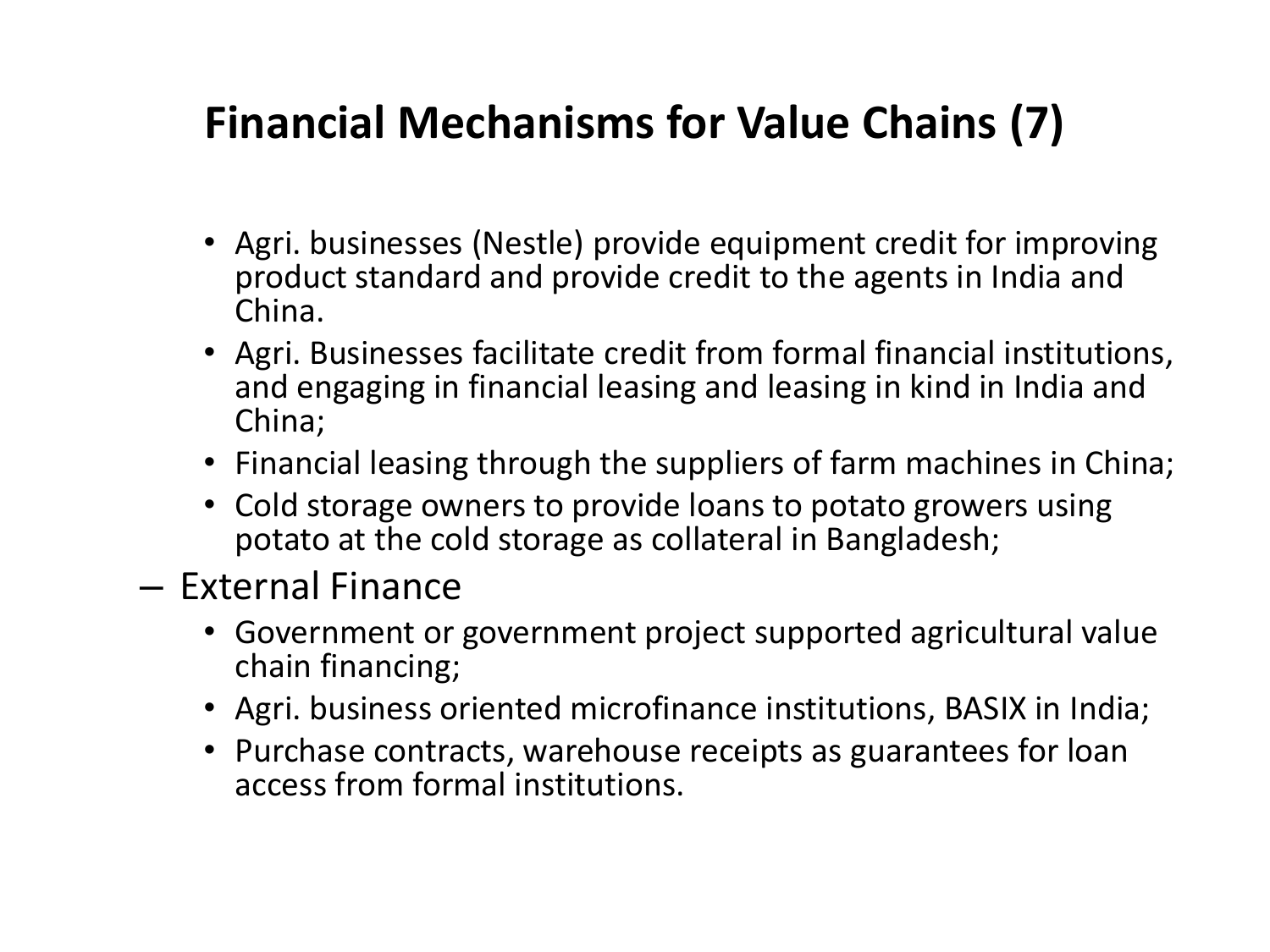#### **Financial Mechanisms for Value Chains (8)**

- Risk management through value chains
	- Inter-linked market, VC and credit screening: personal and industry knowledge; credit monitoring: loans for specific uses and better control over loan uses; loan contract enforcement: direct deduction of sales proceeds, cut off of future links and transactions, esp. by the leading participant who guarantee the loans;
	- VC mitigates credit risks through the provision of input and technical support to smallholders for more efficient farm production, through the provision of market access; risk sharing between producers and buyers through contracting, esp. for price risks; Linked credit and insurance contracts to mitigate natural risks (crop and life insurance);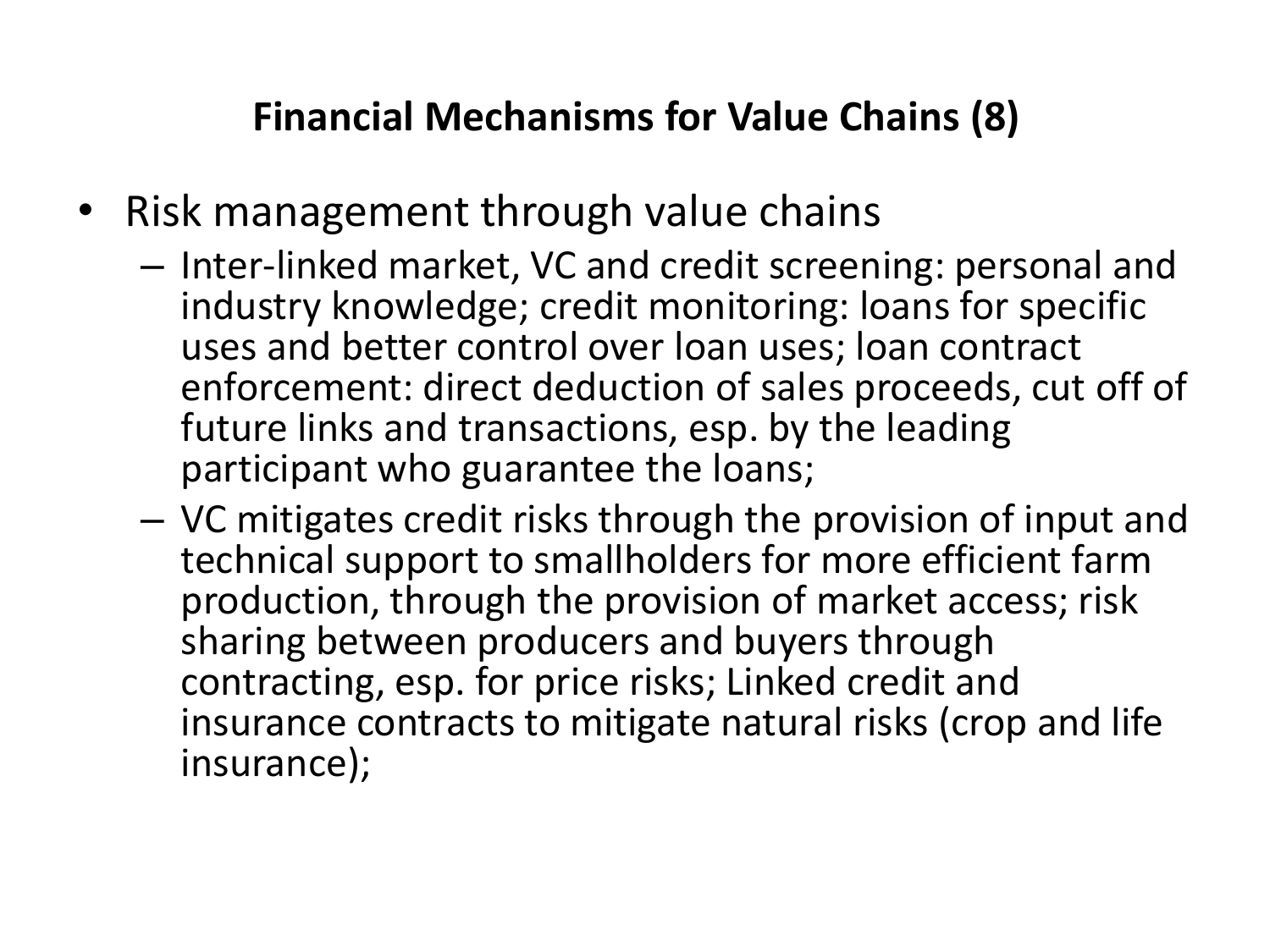### **Financial Mechanisms for Value Chains (9)**

- External Financial institutions manage risks: use the guarantee provided by a leading chain participant, usually a processing or marketing firm, to provide loan guarantee for small producers; banks deduct the sale proceeds directly for loan repayments;
- Risk management funds using surplus and savings by cooperatives and associations to provide guarantee for loan repayment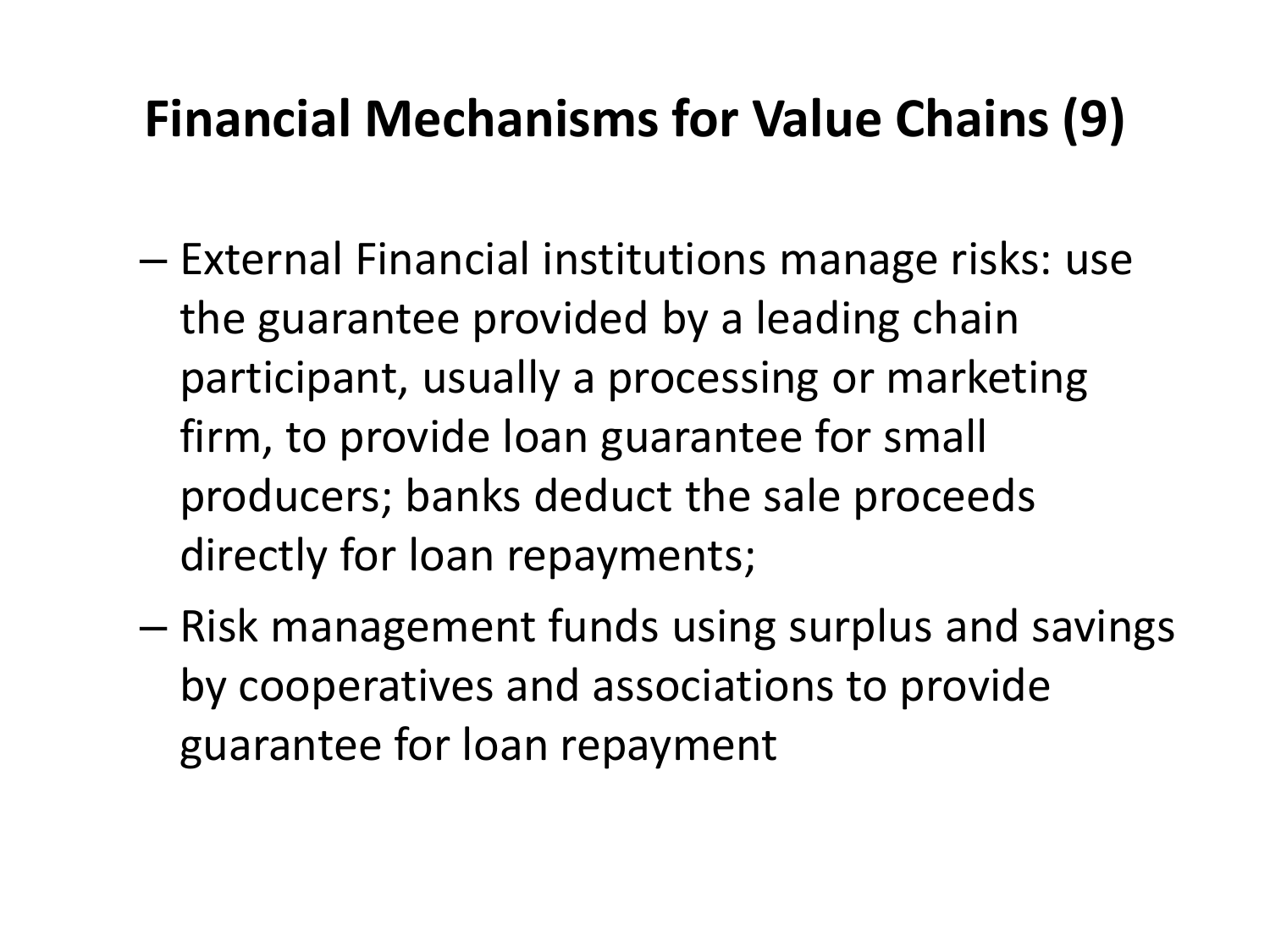# **Lessons Learnt (1)**

- AVC is capable of mitigating credit risks and reducing transaction costs for the service providers and expanding the access of smallholders to financial services as a substitute for collateral, through improvements in credit screening, monitoring and enforcement;
- Some forms of collective actions are necessary for smallholders to join and benefit from the value chain development in agriculture. Government and NGOs can play an important role in collective action; Smallholders can become involved in the value chain through cooperatives or associations;